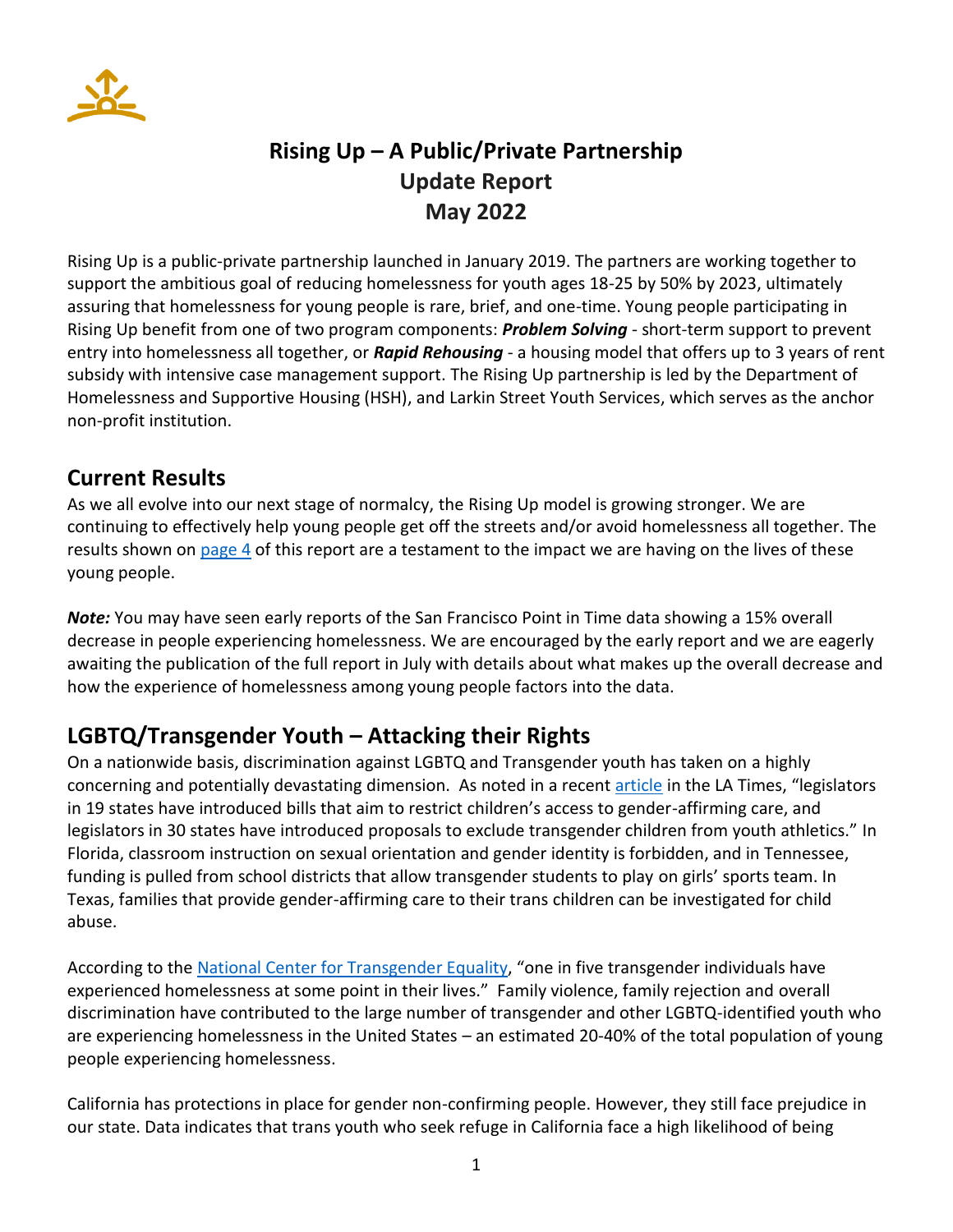

unhoused. Further, between 20% and 40% of youth experiencing homelessness in California identify as LGBTQ, compared with 4% to 10% of the total population. On the local level, almost half of the youth experiencing homelessness in San Francisco identify as LGBTQ+. This would include young people who are participating in Rising Up's Rapid Rehousing program.

The good news is that steps are being taken in California to address the issue of discrimination against LGBTQ and Trans youth. Senator Scott Weiner has introduced legislation to offer California as a safe haven for parents in other states whose transgender children could be taken away from them for supporting their children's access to gender-affirming procedures and other health care. As Senator Weiner recentl[y stated:](https://www.cbsnews.com/sanfrancisco/news/california-transgender-youth-refuge-proposal-state-sen-scott-wiener/) "California is a place of refuge for transgender children and their parents as a wave of criminalization sweeps through Texas and other states. They have a safe place to go if they're threatened with prosecution. California will not be a party to this new wave of deadly LGBTQ criminalization."

San Francisco has long been a place where LGBTQ+ young people have sought refuge, yet the high cost of living often fails to protect these young people from falling into homelessness despite our community's progressive and affirming values. Fortunately, opportunities like Rising Up serve as a critical component of the larger homeless response system designed to meet the need. Still, with a potential influx of young LGBTQ people fleeing criminalization, Rising Up partners and other youth-serving nonprofits throughout San Francisco are considering ways to prepare, and urging the State to attach funds to the legislation that would create additional housing, as well as support outreach materials, a 24-hour helpline, and other methods to protect these young people from further trauma.

Regardless of gender, sexual orientation, or race, every young person experiencing homelessness deserves the opportunity to seek and find the support they need to successfully achieve independence. The story below is a moving example of how this came about for a young person in the Rising Up program.

## **A Youth Story**

This is a story about a young person who seized the opportunity to use the services offered through the Rising Up initiative to get a fresh start in life. The Interim Rising Up Program Manager for Larkin Street Youth Services, Glenda Dayao, was kind enough to share this story with us. (Please note, in writing about this young person, we will use they/them pronouns).

Our story begins at the outset of the pandemic. Our young person was at a low point in life. Growing up, their parents could not be relied upon to provide for them. They had gone out on their own at a very young age, seeking to build a better life. Now, at 24 years old, our young person was homeless. As part of the citywide effort to help homeless people get off the streets at the beginning of the pandemic, they were placed in a Shelter in Place (SIP) hotel. Yet, while the hotel provided shelter, it was only ever going to be temporary.

While at the SIP hotel, our young person went to the access point at Larkin Street Youth Services to learn about what other housing would be available. They were, at that time, put on the waiting list for Rising Up Rapid Rehousing. While waiting for housing to become available, our young person became actively involved in opportunities that Larkin Street presented to them. Our young person represented Larkin Street in the community as an outspoken advocate on behalf of the rights of Trans and LGBTQ youth. They sat on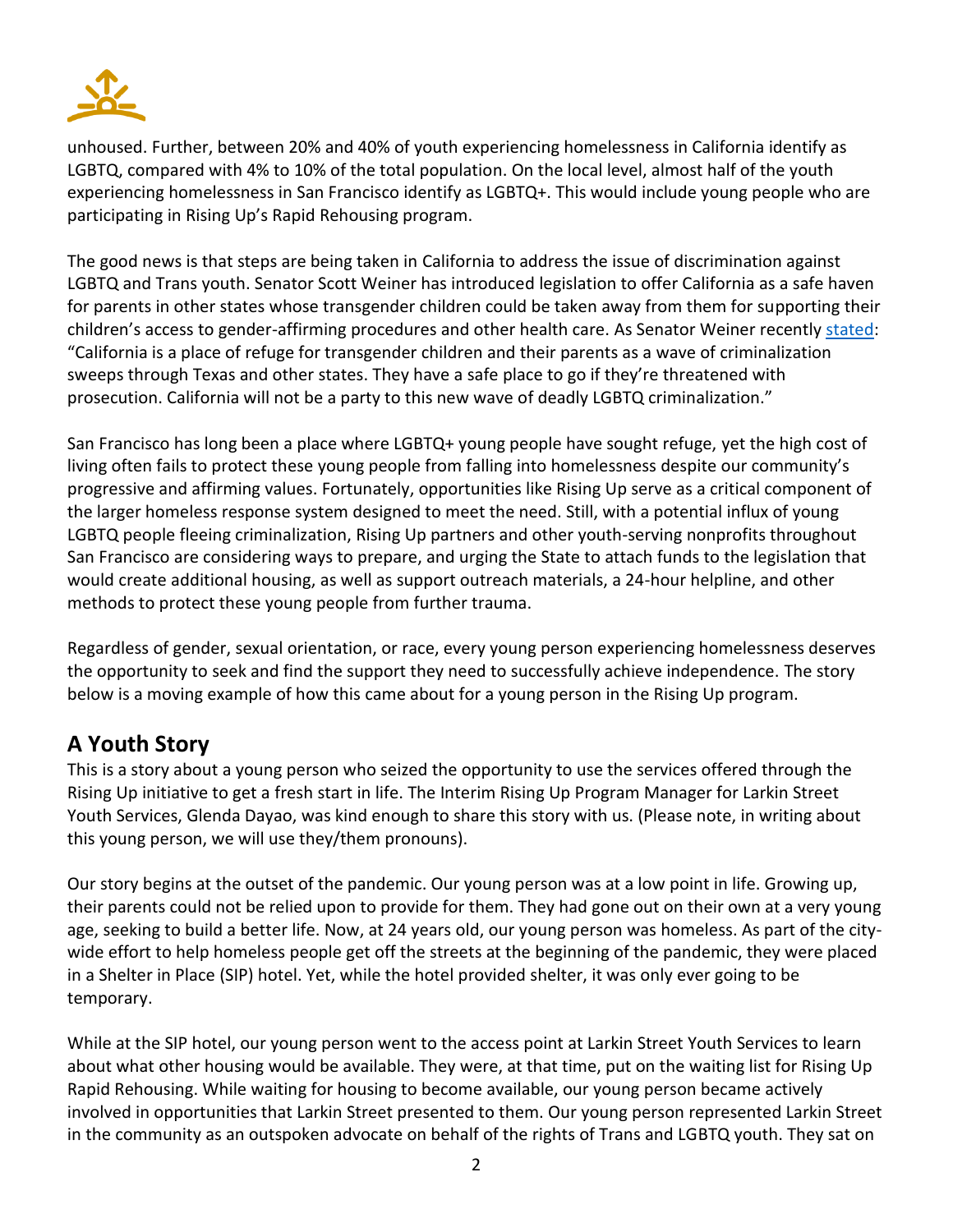

Larkin Street's Youth Advisory Board, and they spoke up at city hall, uplifting the voices of trans and LGBTQ youth. It was clear that our young person took the initiative to seek help, and more importantly, act upon that help.

An apartment in San Francisco became available through the Rising Up program for our young person and their partner. The move into the apartment gave our young person even more confidence to move forward. They looked for employment and found a position as a program specialist role at a local nonprofit. In that role, our young person has created and now conducts queer sex-ed workshops and sexual health workshops. They also act as a peer counselor to the young people who use the services of the organization.

Our young person has fully embraced this job. They can work from home a few days a week, they have been given a lot of autonomy, and they especially like the fact that they have been given the opportunity to create something new from the ground up. Our young person has a high school diploma and may go on to college, but for now they are really enjoying the job. This is their first professional full-time job and it's a been a great fit.

Finding employment has given our young person the ability to be independent. Moving forward, they are currently contributing at least 60% of the rent and they are carefully planning so that they can pay their rent in full before the Rising Up subsidy is used up. When they exit the program, they plan to stay in the apartment they are currently sharing with their partner.

The Rising Up initiative offered our young person the opportunity to create a better life. They had the courage to make the very best of this opportunity - gaining confidence and stability, acquiring a job, becoming independent, and ultimately helping others in their own journeys.